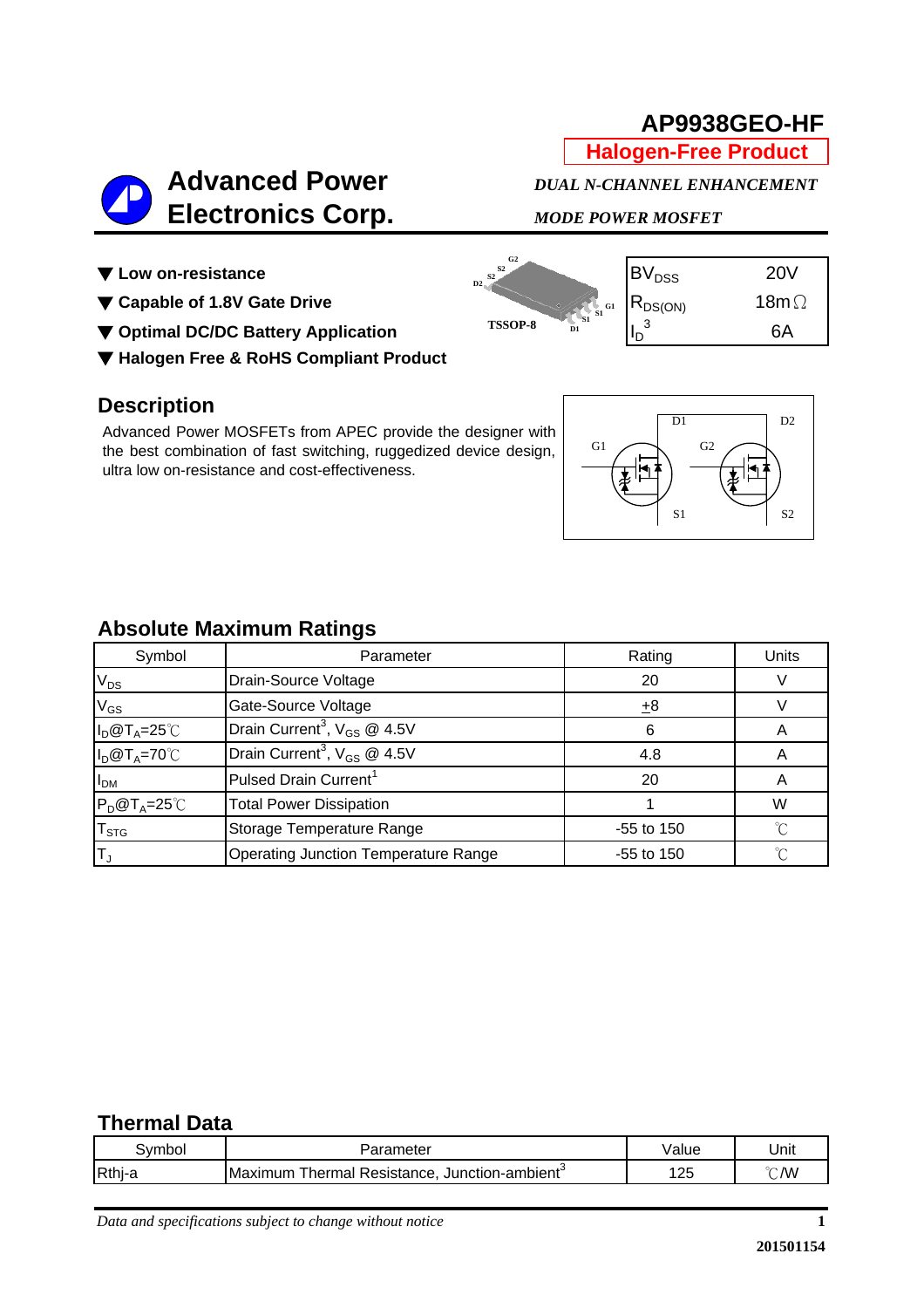

## Electrical Characteristics@T<sub>j</sub>=25<sup>°</sup>C(unless otherwise specified)

| Symbol                    | Parameter                                      | <b>Test Conditions</b>                                   | Min.           | Typ.           | Max.                     | Units     |
|---------------------------|------------------------------------------------|----------------------------------------------------------|----------------|----------------|--------------------------|-----------|
| BV <sub>DSS</sub>         | Drain-Source Breakdown Voltage                 | V <sub>GS</sub> =0V, I <sub>D</sub> =250uA               |                |                |                          | V         |
| $R_{DS(ON)}$              | Static Drain-Source On-Resistance <sup>2</sup> | $V_{GS}$ =4.5V, I <sub>D</sub> =6A                       | $\blacksquare$ | 14.9           | 18                       | $m\Omega$ |
|                           |                                                | V <sub>GS</sub> =2.5V, I <sub>D</sub> =4A                |                | 17.2           | 24                       | $m\Omega$ |
|                           |                                                | $V_{GS} = 1.8 V, I_D = 2A$                               |                | 19.9           | 28                       | $m\Omega$ |
| $V_{GS(th)}$              | Gate Threshold Voltage                         | V <sub>DS</sub> =V <sub>GS</sub> , I <sub>D</sub> =250uA | 0.3            |                | 1                        | $\vee$    |
| $g_{\text{fs}}$           | Forward Transconductance                       | V <sub>DS</sub> =5V, I <sub>D</sub> =6A                  |                | 28             | ۰.                       | S         |
| $I_{DSS}$                 | Drain-Source Leakage Current                   | $V_{DS}$ =16V, $V_{GS}$ =0V                              |                | ۳              | 10                       | uA        |
| $I_{\rm GSS}$             | Gate-Source Leakage                            | $V_{GS} = +8V$ , $V_{DS} = 0V$                           |                |                | $+30$                    | uA        |
| $Q_g$                     | <b>Total Gate Charge</b>                       | $ID=6A$                                                  |                | 16             | 26                       | nC        |
| $Q_{gs}$                  | Gate-Source Charge                             | $V_{DS} = 10V$                                           |                | 1.6            | ۰.                       | nС        |
| $Q_{\underline{gd}}$      | Gate-Drain ("Miller") Charge                   | $V_{GS} = 4.5V$                                          |                | 4.3            | ۰.                       | nC        |
| $t_{d(on)}$               | Turn-on Delay Time                             | $V_{DS} = 10V$                                           |                | $\overline{7}$ | ٠                        | ns        |
| t,                        | <b>Rise Time</b>                               | $I_D = 1A$                                               |                | 11             | ۰.                       | ns        |
| $t_{d(\text{off})}$       | Turn-off Delay Time                            | $R_G = 3.3 \Omega$                                       |                | 31             |                          | ns        |
| $t_f$                     | <b>Fall Time</b>                               | $V_{GS} = 5V$                                            |                | 6              | ٠                        | ns        |
| $C_{\text{iss}}$          | Input Capacitance                              | $V_{GS} = 0V$                                            | $\blacksquare$ | 1070           | 1710                     | pF        |
| $C_{\rm oss}$             | <b>Output Capacitance</b>                      | $V_{DS} = 10V$                                           |                | 130            | $\overline{\phantom{a}}$ | pF        |
| $C_{\rm rss}$             | Reverse Transfer Capacitance                   | $f=1.0$ MHz                                              |                | 115            |                          | рF        |
| $\mathsf{R}_{\mathsf{g}}$ | Gate Resistance                                | $f=1.0MHz$                                               |                | 1.4            | 2.8                      | $\Omega$  |

#### **Source-Drain Diode**

| Symbol   | Parameter                       | <b>Test Conditions</b> | Min. | т <sub>ур.</sub> | Max. | Units |
|----------|---------------------------------|------------------------|------|------------------|------|-------|
| $V_{SD}$ | Forward On Voltage <sup>2</sup> | $IS=1.2A, VGS=0V$      |      |                  | 1 ຕ  |       |
| $t_{rr}$ | <b>Reverse Recovery Time</b>    | $Is=6A, VGS=0V,$       |      |                  |      | ns    |
| $Q_{rr}$ | Reverse Recovery Charge         | $dl/dt = 100A/\mu s$   |      |                  |      | пC    |

#### **Notes:**

1.Pulse width limited by Max. junction temperature.

2.Pulse test

3.Surface mounted on 1 in<sup>2</sup> copper pad of FR4 board ; 208℃/W when mounted on Min. copper pad.

THIS PRODUCT IS SENSITIVE TO ELECTROSTATIC DISCHARGE, PLEASE HANDLE WITH CAUTION.

USE OF THIS PRODUCT AS A CRITICAL COMPONENT IN LIFE SUPPORT OR OTHER SIMILAR SYSTEMS IS NOT AUTHORIZED. APEC DOES NOT ASSUME ANY LIABILITY ARISING OUT OF THE APPLICATION OR USE OF ANY PRODUCT OR CIRCUIT DESCRIBED HEREIN; NEITHER DOES IT CONVEY ANY LICENSE UNDER ITS PATENT RIGHTS, NOR THE RIGHTS OF OTHERS. APEC RESERVES THE RIGHT TO MAKE CHANGES WITHOUT FURTHER NOTICE TO ANY PRODUCTS HEREIN TO IMPROVE RELIABILITY, FUNCTION OR DESIGN.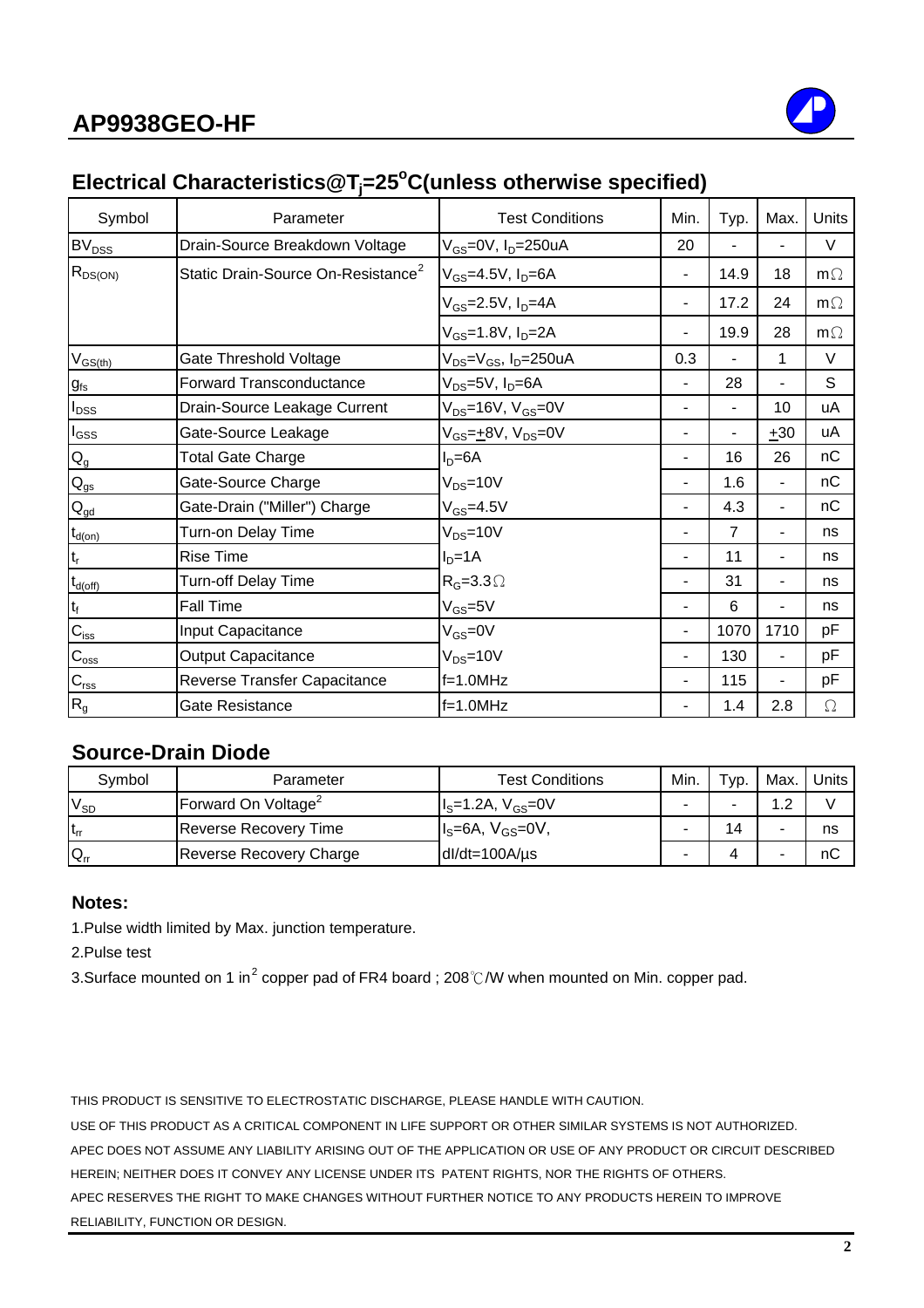





Fig 3. On-Resistance v.s. Gate Voltage Fig 4. Normalized On-Resistance





 **Fig 1. Typical Output Characteristics Fig 2. Typical Output Characteristics**



 **v.s. Junction Temperature**



Fig 5. Forward Characteristic of Fig 6. Gate Threshold Voltage v.s. **Reverse Diode Junction Temperature**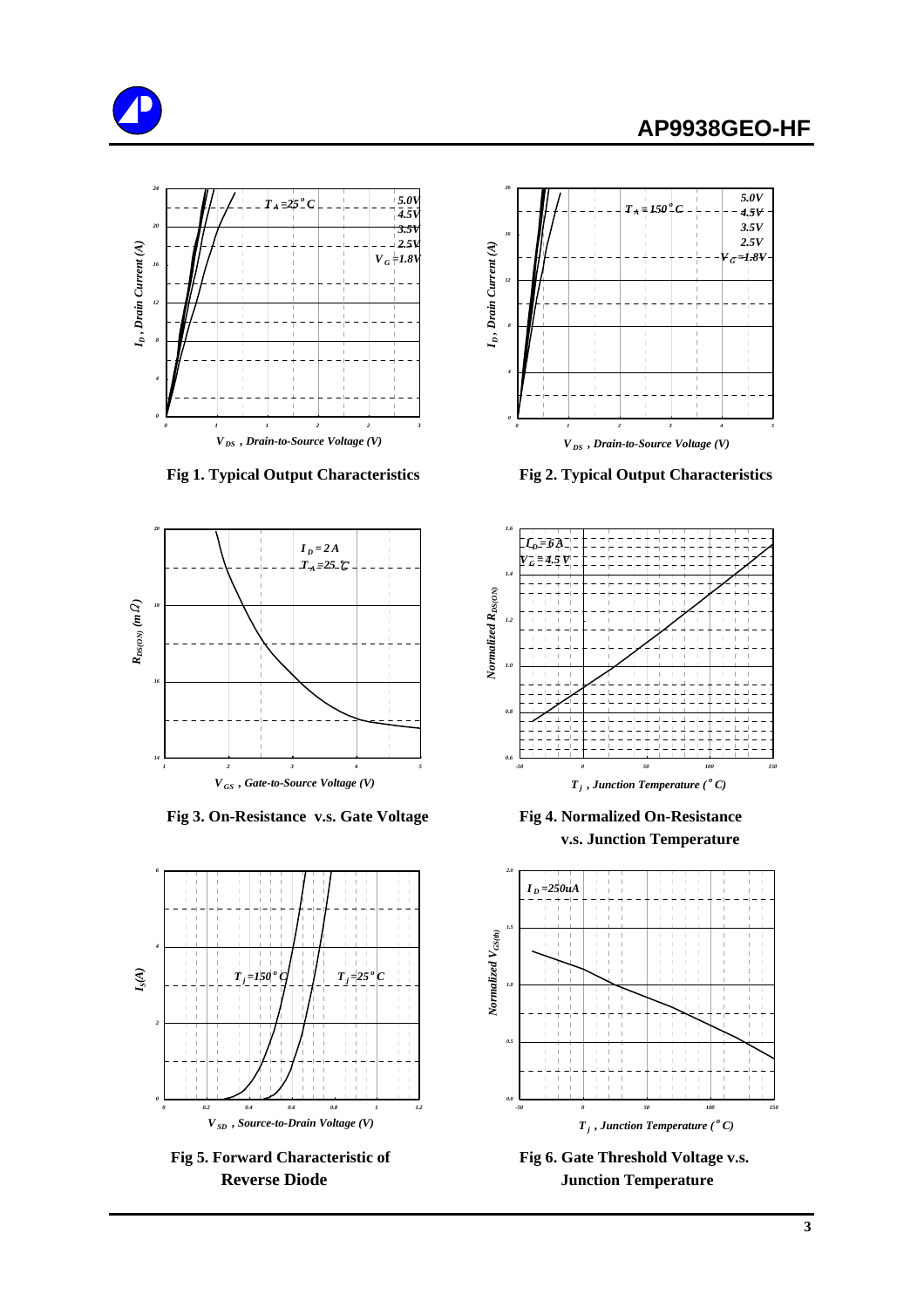





*V DS , Drain-to-Source Voltage (V)*



Fig 11. Transfer Characteristics Fig 12. Drain Current v.s. Ambient



 **Fig 7. Gate Charge Characteristics Fig 8. Typical Capacitance Characteristics**



Fig 9. Maximum Safe Operating Area Fig 10. Effective Transient Thermal Impedance



**Temperature**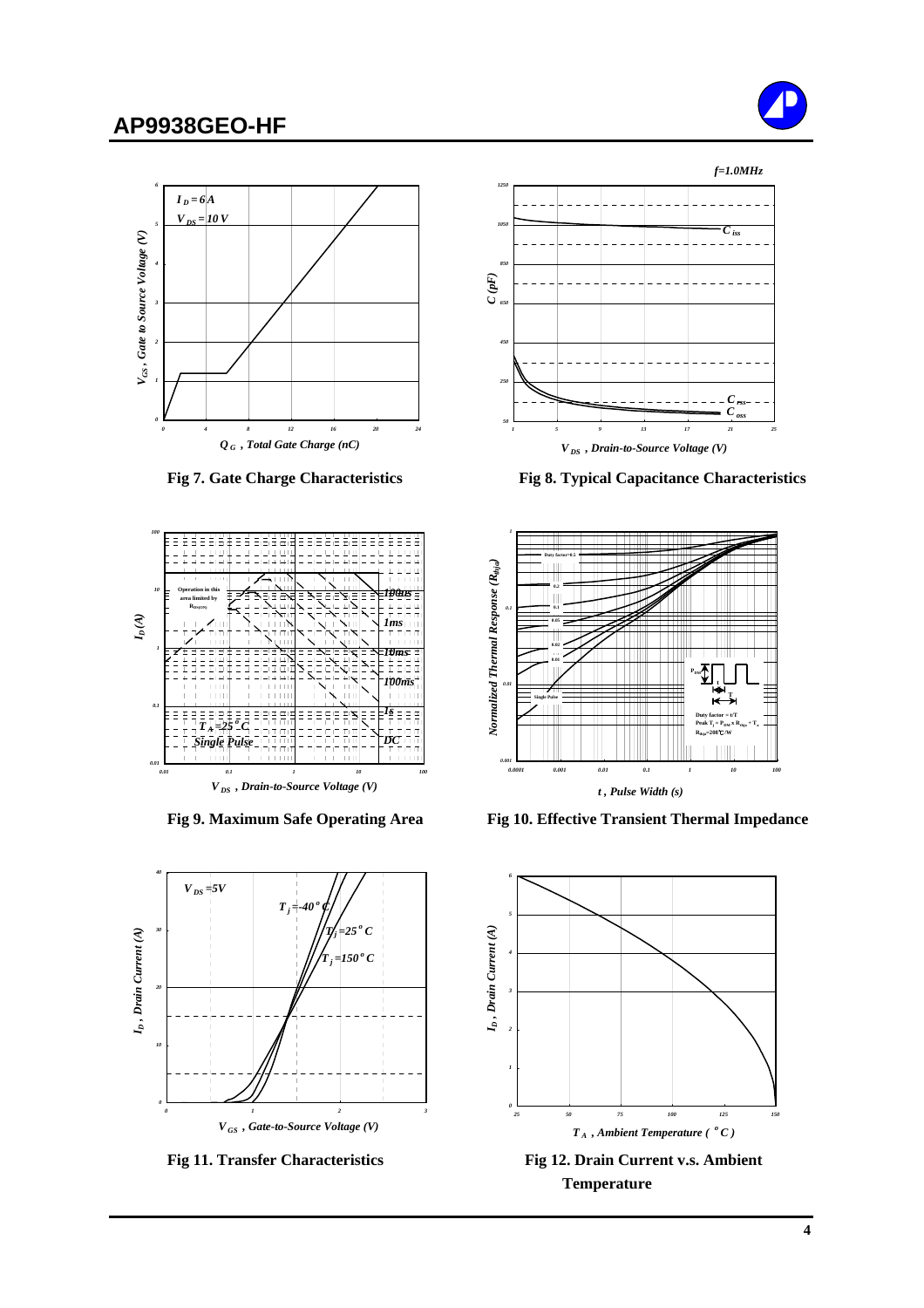

## **MARKING INFORMATION**

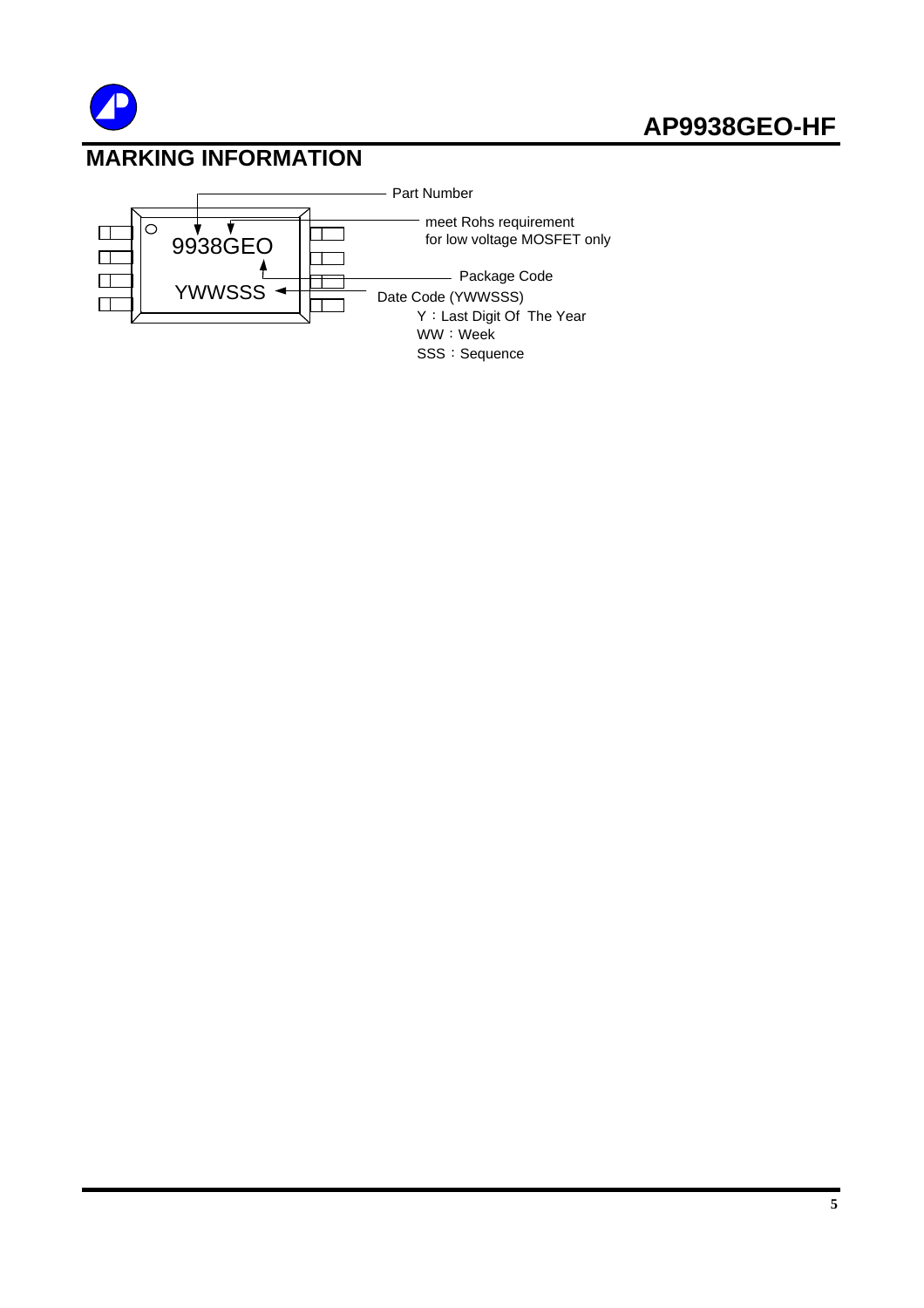

# **Package Outline : TSSOP-8**



|                | Millimeters |            |             |
|----------------|-------------|------------|-------------|
| <b>SYMBOLS</b> | <b>MIN</b>  | <b>NOM</b> | <b>MAX</b>  |
| A              |             |            | 1.20        |
| A1             | 0.05        |            | 0.15        |
| B              | 0.19        |            | 0.30        |
| $\mathbf c$    |             | 0.127      |             |
| D              | 2.90        | 3.00       | 3.10        |
| E              | 6.20        | 6.40       | 6.60        |
| E1             | 4.30        | 4.40       | 4.50        |
| L              | 0.45        | 0.60       | 0.75        |
| e              | 0.65 REF.   |            |             |
|                | ገ゚          |            | $8^{\circ}$ |



1.All Dimensions Are in Millimeters. 2.Dimension Does Not Include Mold Protrusions.

Draw No. M1-O8-G-v01